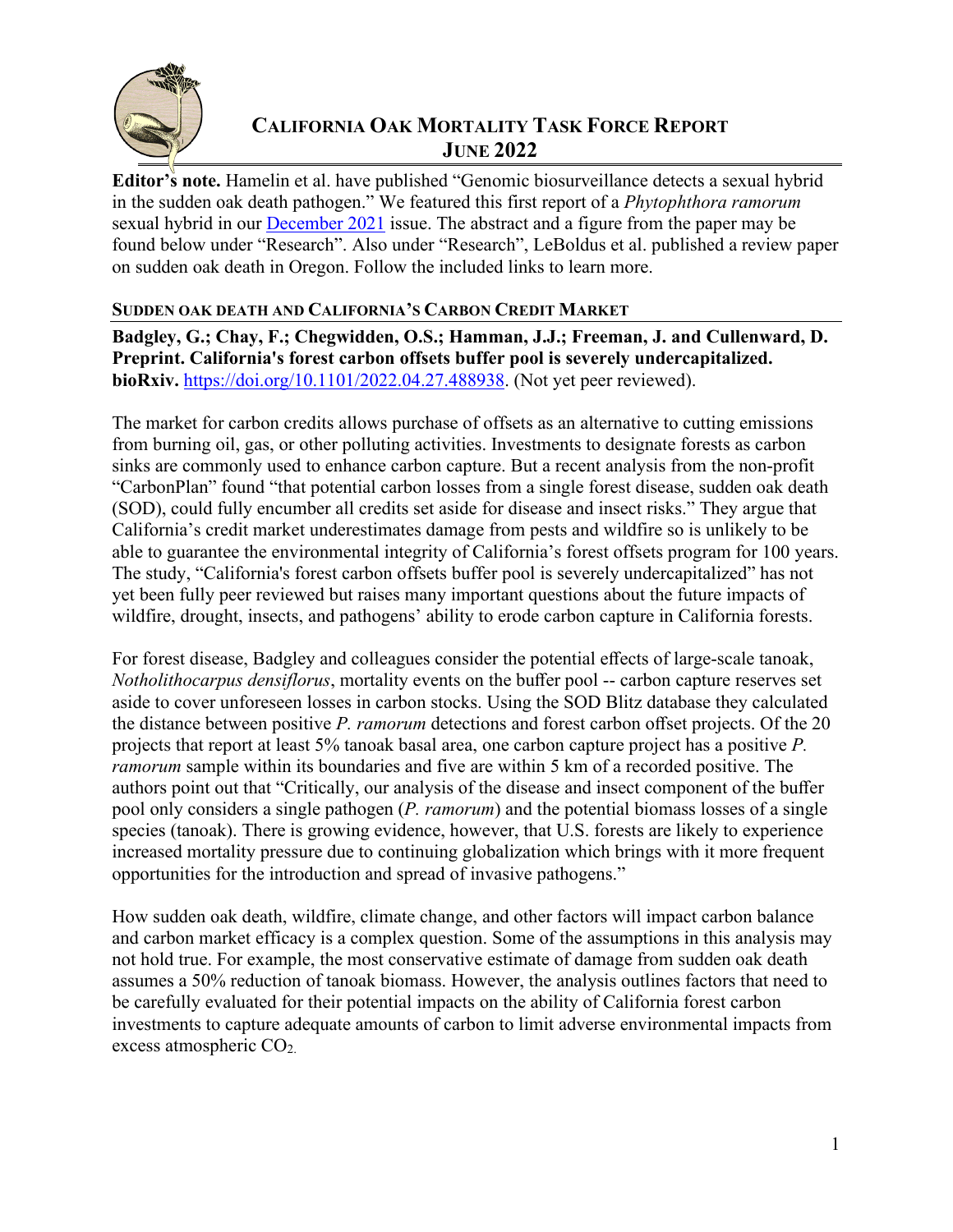

#### **OREGON SUDDEN OAK DEATH UPDATE - WILDLANDS**

In Oregon, until 2021, sites infested by the EU1 *P. ramorum* lineage were the highest priority areas targeted for complete eradication treatment. The state strategy has shifted its highest priority to treating the more recent NA2 *P. ramorum* infestation in Port Orford (Curry County). Plant pathologists approved this strategy shift based on lab studies that demonstrated NA2 as the most aggressive *P. ramorum* strain and the infestation's proximity to the Curry/Coos county line. The state strategy for the NA1 *P. ramorum* lineage is to 'slow the spread' by targeting sites with the greatest potential to expand beyond the overall disease boundary.

A tentative 600 ft treatment buffer has been placed around the confirmed positive trees in the Port Orford area totaling 581 acres. Oregon Department of Forestry (ODF) has completed treatment on 141 acres and has 102 acres currently undergoing treatment. ODF SOD treatment crews will continue work as weather and fire risk conditions allow. Upon further molecular analysis, two of the confirmed positive samples collected in the Port Orford area, one from tanoak and one from rhododendron, were determined to be the NA1 *P. ramorum* lineage.

Despite the Port Orford infestation being outside the current official SOD Quarantine area, the area is covered under the current Oregon Department of Agriculture SOD rules, which require establishment of a quarantine on any area in the state where a *P. ramorum* infestation occurs (OAR 603-052-1230(2)(d). Oregon's SOD Program will be in consultation with stakeholders regarding a potential quarantine expansion in the future. Since September 2021, ODF has expended \$624,000 on SOD treatment work in the Port Orford area. Based on current treatment rates from recent expenditures, the remaining acreage will cost \$1,247,400 to treat over the next year. Current treatment funding for the SOD Program sits at \$1,197,000. ODF does not have the treatment budget or staff time to complete treatments within the SOD quarantine zone at this point given the priority placed on the Port Orford treatment area.

**Figures 1 & 2.** Left. Map of Port Orford SOD area as of May 24, 2022. ODF crews were able to complete more burning in April and May due to late season rains. Below. NA2 lineage canker on tanoak with staining in the sapwood. Credits: ODF.



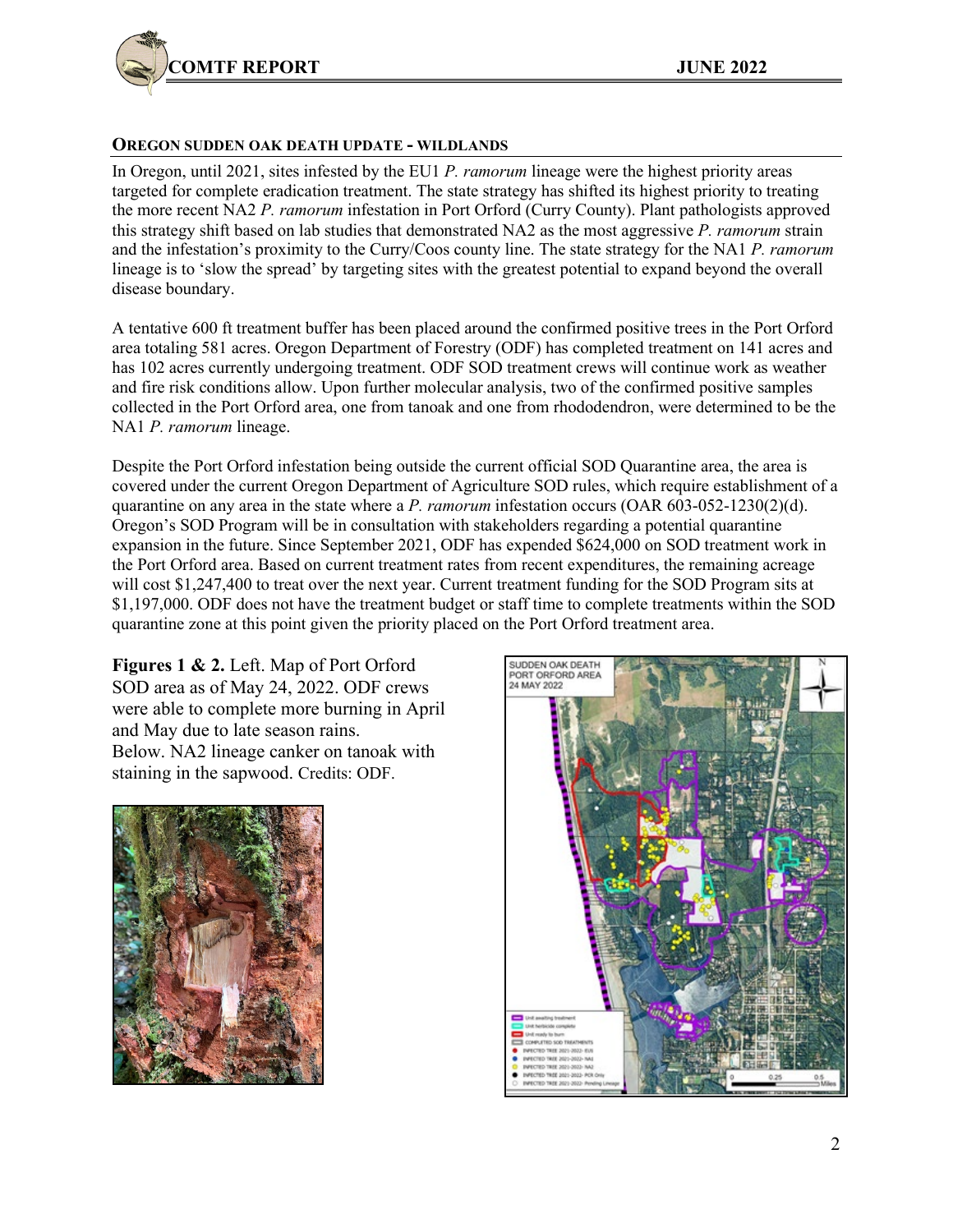

#### **NURSERIES AND MANAGED LANDSCAPES**

**California Department of Food and Agriculture (CDFA)** *P. ramorum* **program update.**  Spring compliance inspections at regulated nurseries are underway. Seven California nurseries that were previously positive for *P. ramorum* were inspected, sampled, and found to be free from *P. ramorum* during spring 2022 inspections. One previously positive nursery is still awaiting its spring inspection. Annual inspections at nurseries in quarantined counties that haven't been positive for *P. ramorum* are also underway. There have been no *P. ramorum* detections in California nurseries yet in 2022. For more information contact Carolyn Lambert, Carolyn.Lambert@cdfa.ca.gov.

**Oregon Department of Agriculture** *P. ramorum* **Nursery Program update.** Currently, there are six nurseries participating in the Oregon *P. ramorum* Nursery Program. All nurseries are interstate shippers under federal compliance agreements (7 CFR 301.92). The nurseries are in the following counties: Washington (2), Columbia (1), Linn (1), and Marion (2).

Compliance surveys for the 2022 spring season began on March  $22<sup>nd</sup>$  with five nursery inspections. A sixth nursery in Linn County (Nursery A) was added to the program in April and is currently undergoing delimitation surveys and completing mitigation measures. Compliance inspections have been completed at the remaining five nurseries. One nursery was confirmed positive for *P. ramorum* (Nursery B)*,* results are pending for another, and the other three compliance surveys were completed with no *P. ramorum* detected.

Nursery B was involved in a trace-forward investigation triggered by a positive confirmation in another state. As a result of the trace inspection, three foliar samples were found to be positive. As part of the first delimitation survey, 300 foliar samples were taken. One was confirmed positive for *P. ramorum*. The nursery destroyed all the material in the destruction and quarantine zones and mitigated the ground using methods approved by the Confirmed Nursery Protocol (CNP). All foliar samples collected during the second delimitation survey came back negative for *P. ramorum*. Trace-back investigations were completed at two other Oregon nurseries with no additional nurseries being added to the program - all samples were negative.



**Figure 3.** *P. ramorum* positive plants were detected in this area in Nursery B.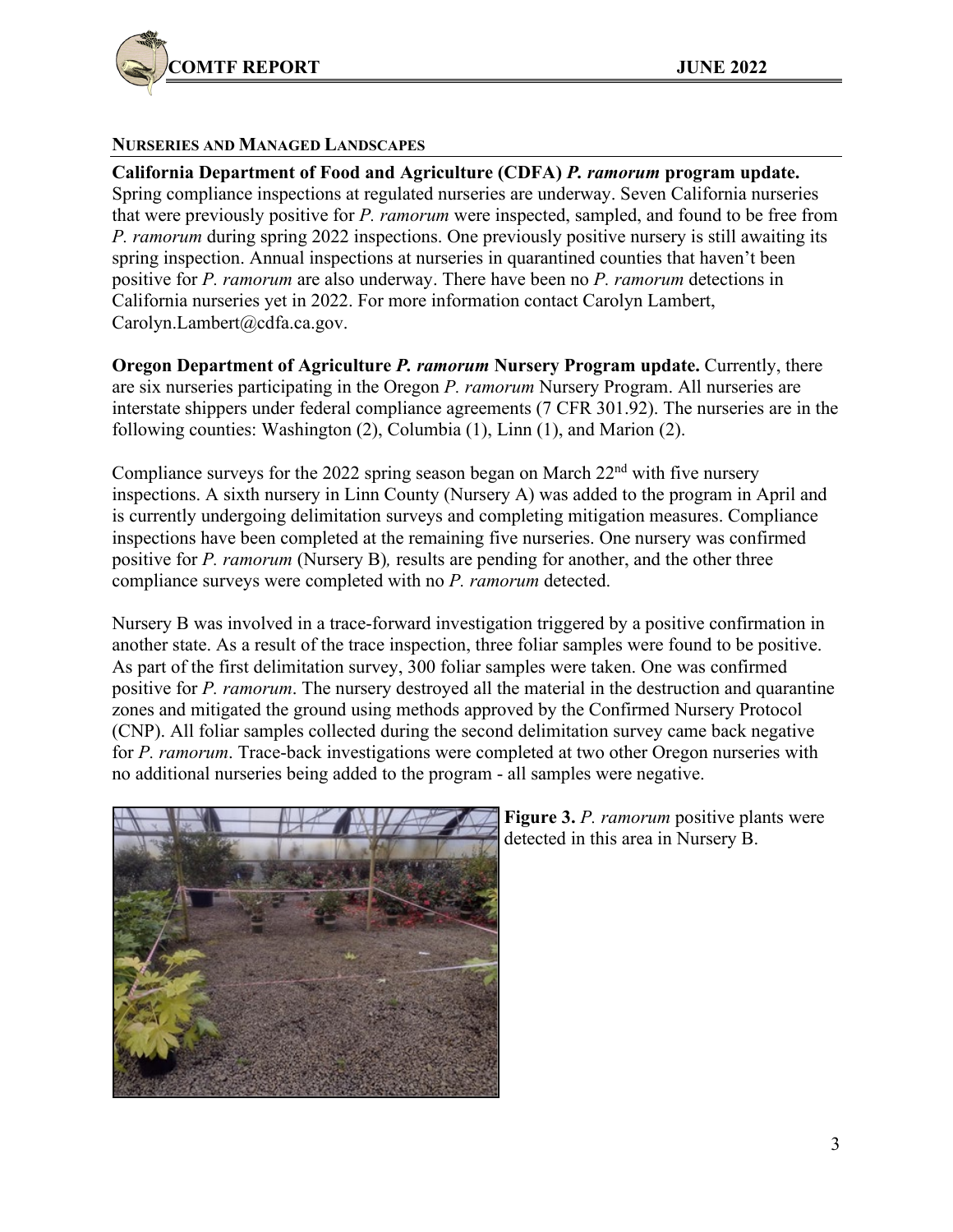Nursery A was confirmed positive for *P. ramorum* for the first time in April due to a single foliar sample taken during a routine annual nursery inspection. A CNP/delimitation survey found 18 more positive foliar samples. One water sample was collected and tested negative for *P. ramorum*. A second delimitation inspection was completed, and sample results are pending. Five nurseries were impacted as part of the trace-back investigations. One nursery is in Canada, and the rest are in Oregon. Results from trace-back investigations are pending.



**Figures 4 & 5. Two positive** *Rhododendron* **plants from the Linn County delimitation inspection.**

To be released from the program, nurseries must have six consecutive negative results from compliance inspections over three years. No nurseries will be eligible to be released from the program this spring. For more information, please contact Chris Benemann, chris.benemann@oda.oregon.gov, or Kaitlin Gerber, kaitlin.gerber@oda.oregon.gov.

#### **Washington State Department of Agriculture (WSDA)** *P. ramorum* **program update.**

This spring, WSDA has been busy following up on trace-forward shipments from out-of-state positive nurseries. Two separate investigations involved plants sent to big box stores. All samples collected were negative for *P. ramorum*. A third investigation is still in progress, with trace-forward plants installed in landscapes at residential sites in Washington. So far, samples have been negative.

A spring certification survey was conducted at Washington's only regulated interstate shipping nursery in early May. All plant samples were negative for *P. ramorum*. Water samples from the survey are still pending lab results. The next certification survey will take place in fall of 2022. For more information contact Scott Brooks, SBrooks@agr.wa.gov.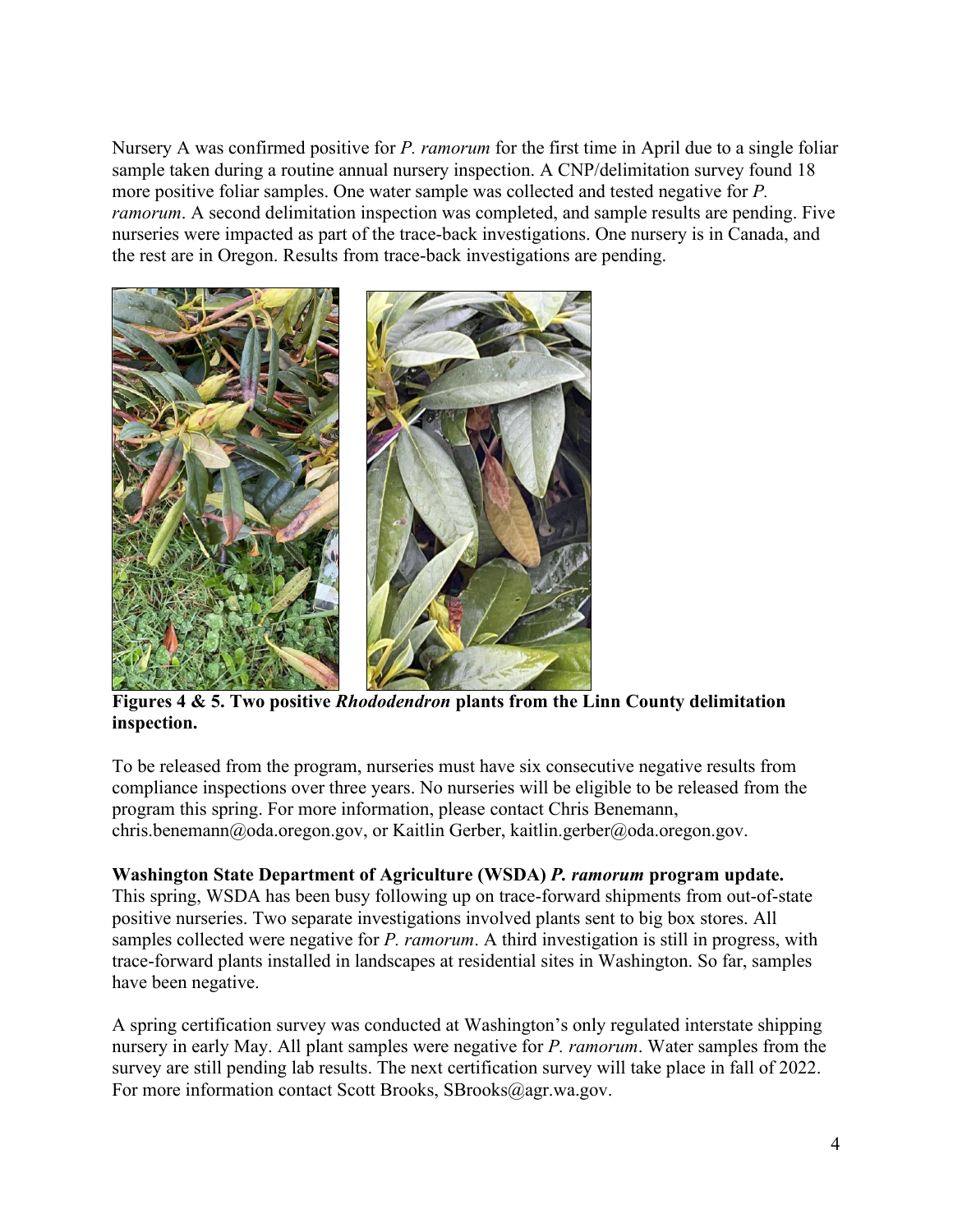

#### **RESEARCH**

**Espindola, A.S.; Cardwell, K.F.; Martin, F.N.; Hoyt, P.R.; Marek, S.; Schneider, W. and Garzon, C.D. 2022.** A step towards validation of high-throughput sequencing for the identification of plant pathogenic oomycetes. Phytopathology. [https://apsjournals.apsnet.org/doi/abs/10.1094/PHYTO](https://apsjournals.apsnet.org/doi/abs/10.1094/PHYTO-11-21-0454-R)-11-21- [0454](https://apsjournals.apsnet.org/doi/abs/10.1094/PHYTO-11-21-0454-R)-R. (Early View.)

The advancement in high-throughput sequencing (HTS) technology allows the detection of pathogens without the need for isolation or template amplification. Plant regulatory agencies worldwide are adopting HTS as a pre-screening tool for plant pathogens in imported plant germplasm. The technique is a multipronged process, and often the bioinformatic analysis complicates detection. Previously we developed E-probe Diagnostic Nucleic acid Analysis (EDNA), a bioinformatic tool that detects pathogens in HTS data. EDNA uses custom databases of signature nucleic acid sequences (e-probes) to reduce computational effort and subjectivity when determining pathogen presence in a sample. E-probes of *Pythium ultimum* and *P. ramorum* were previously validated only using simulated HTS data. However, HTS samples generated from infected hosts or pure culture may vary in pathogen concentration, sequencing bias, and data quality, suggesting that each pathosystem requires further validation. Here we used metagenomic and genomic HTS data generated from infected hosts and pure culture respectively, to further validate and curate e-probes of *Py. ultimum* and *Ph. ramorum*. E-probe length was found to be a determinant of diagnostic sensitivity and specificity; 80-nucleotides e-probes increased the diagnostic specificity to 100%. Curating e-probes to increase specificity affected diagnostic sensitivity only for 80 nucleotides *Py. ultimum* e-probes. Comparing e-probes with alternative databases and bioinformatic tools in their speed and ability to find *Py. ultimum* and *Ph. ramorum* demonstrated that while pathogen sequence reads were detected by other methods, they were less specific and slower when compared with e-probes.

**Hamelin, R.; Bilodeau, G.; Heinzelmann, R.; Hrywkiw, K.; Capron, A.; Dort, E.; Dale, A.; Giroux, E.; Carleson, N.; Grünwald, N. and Feau, N. 2022.** Genomic biosurveillance detects a sexual hybrid in the sudden oak death pathogen. Communications Biology. 5: 477. [https://doi.org/10.1038/s42003-022-03394-w.](https://doi.org/10.1038/s42003-022-03394-w)



**Figure 6.** Neighbor-net phylogenetic network reconstructed from a matrix of pairwise Nei's genetic distances between isolates of *P. ramorum*. Samples 16-237-021 and 16-284-032 are the two putative hybrids. (From Hamelin et al. 2022).

Invasive exotic pathogens pose a threat to trees and forest ecosystems worldwide, hampering the provision of essential ecosystem services such as carbon sequestration and water purification. Hybridization is a major evolutionary force that can drive the emergence of pathogens. *Phytophthora ramorum*, an emergent pathogen that causes the sudden oak and larch death,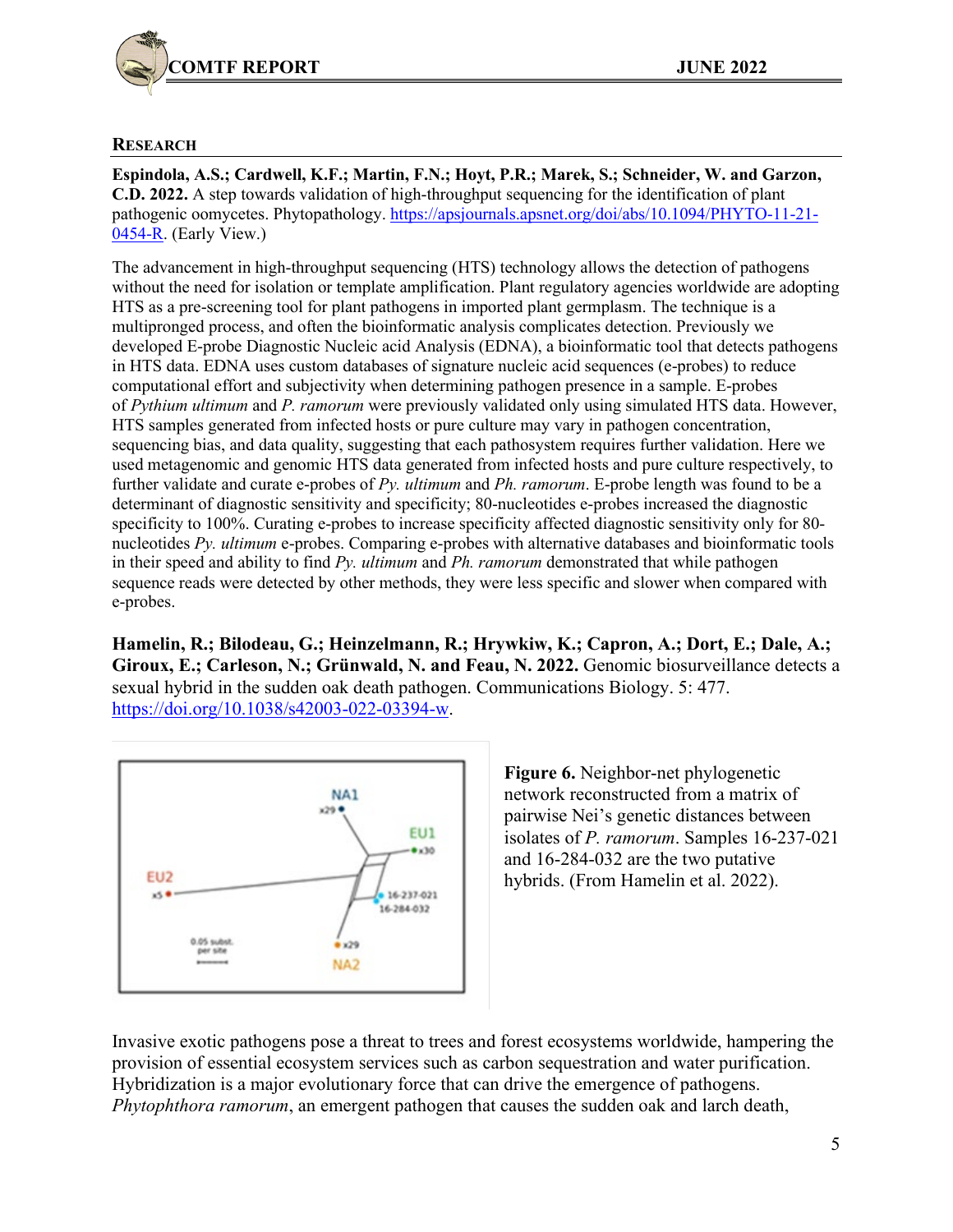

spreads as reproductively isolated divergent clonal lineages. We use a genomic biosurveillance approach by sequencing genomes of *P. ramorum* from survey and inspection samples and report the discovery of variants of *P. ramorum* that are the result of hybridization via sexual recombination between North American and European lineages. We show that these hybrids are viable, can infect a host and produce spores for long-term survival and propagation. Genome sequencing revealed genotypic combinations at 54,515 single nucleotide polymorphism loci not present in parental lineages. More than 6,000 of those genotypes are predicted to have a functional impact in genes associated with host infection, including effectors, carbohydrateactive enzymes and proteases. We also observed postmeiotic mitotic recombination that could generate additional genotypic and phenotypic variation and contribute to homoploid hybrid speciation. Our study highlights the importance of plant pathogen biosurveillance to detect variants, including hybrids, and inform management and control.

**LeBoldus, J.M.; Navarro, S.M.; Kline, N.; Ritokova, G. and Grünwald, N.J. 2022.** Repeated emergence of sudden oak death in Oregon: Chronology, impact, and management. Plant Disease. [https://doi.org/10.1094/PDIS-02-22-0294-FE.](https://doi.org/10.1094/PDIS-02-22-0294-FE) (Early View.)

It has been two decades since the first detection of the sudden oak death pathogen *Phytophthora ramorum* in Oregon forests. Although the epidemic was managed since its first discovery in 2001, at least three invasions of three separate variants (clonal lineages), NA1, EU1 and NA2, are documented to have occurred to date. Control of this epidemic has cost over \$32 million from 2001-2020. This is dwarfed by the predicted cost of the closure to the Coos Bay export terminal estimated at \$58 million per year, if the epidemic was allowed to spread unchecked. Management efforts in Oregon have reduced inoculum and limited the spread of the pathogen. An outreach and citizen scientist program has been piloted to help in early detection efforts and search for disease-resistant tanoak. This feature article documents the repeated emergence, impact, costs, and lessons learned from managing this devastating invasive pathogen.

**Shamoun, S.F. and Elliott, M. 2022.** Comparative efficacy of *Chondrosterum purpureum* and chemical herbicides for control of resprouts in tanoak and bay laurel. Pathogens. 11(5): 485. <https://doi.org/10.3390/pathogens11050485>.

The invasive Oomycete pathogen *Phytophthora ramorum* has killed millions of susceptible oak and tanoak trees in California and southern Oregon forests and is responsible for losses in revenue to the nursery industry through mitigation activities. In addition, infestation of forests in the United Kingdom by this organism has resulted in the destruction of many hectares of larch plantations. Resprouting stumps can be a reservoir for the inoculum of *P. ramorum* persisting on a site. In areas where the application of herbicides is not permitted, a biocontrol treatment would be an indispensable alternative. Treatment of stumps with the sap-rotting fungus *Chondrostereum purpureum* (Pers.) Pouzar has been shown to be an effective tool for the suppression of resprouting on several species, most notably red alder. In this project, the ability of *C. purpureum* to suppress resprouting was evaluated on stumps of two host species, tanoak (*Notholithocarpus densiflorus*) and California bay laurel (*Umbellularia californica*). Laboratory testing of three California isolates of *C. purpureum* indicated that the fungus can colonize bay laurel stems. Field trials were established near Brookings, Oregon, on tanoak and on bay laurel near Soquel, California. Early results of field testing showed that *C. purpureum* was able to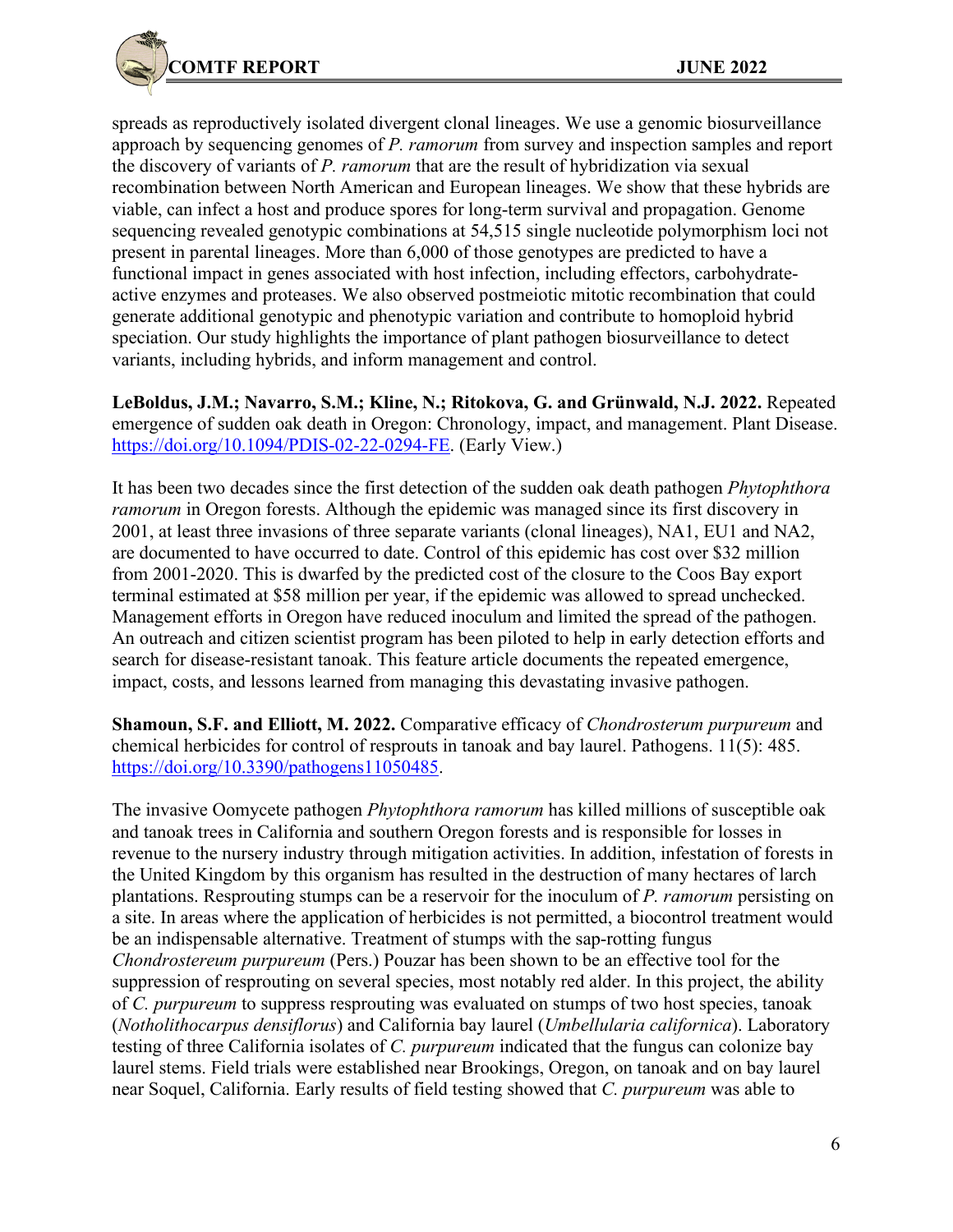

colonize the stumps of tanoak following treatment and was found to occur naturally on tanoak logs and stumps. Formulations of *C. purpureum* appear to have some effect on reducing sprout survival in tanoak, but the most effective and rapid treatment for this host is the hack and squirt method of applying the herbicide imazapyr. Sprayed herbicide prevents sprouting on bay laurel, and there was evidence that resprouting was inhibited on stumps treated with *C. purpureum*. Over time, applications of *C. purpureum* may be a more permanent solution as the stumps begin to decay.

#### **RELATED RESEARCH**

**Casati, M.; Kichey, T.; Decocq, G. 2022.** Monographs on Invasive Plants in Europe: *Rhododendron ponticum* L. Botany Letters, pp.1-24. htt[ps://doi.org/10.1080/23818107.2022.2052182](https://doi.org/10.1080/23818107.2022.2052182). (Early View.)

**Cobb, R.C. 2022.** The intertwined problems of wildfire, forest disease, and climate change interactions. Current Forestry Reports. Current Forestry Reports. [https://doi.org/10.1007/s40725](https://doi.org/10.1007/s40725-022-00161-2)- [022-00161-2.](https://doi.org/10.1007/s40725-022-00161-2)

**Dale, A.L.; Feau, N.; Berube, J.A.; Ponchart, J.; Bilodeau, G.J. and Hamelin, R.C. 2022.** Urban environments harbor greater oomycete and *Phytophthora* diversity, creating a bridgehead for potential new pathogens to natural ecosystems. Environmental DNA. DOI: 10.1002/edn3.300. [https://onlinelibrary.wiley.com/doi/pdf/10.1002/edn3.300.](https://onlinelibrary.wiley.com/doi/pdf/10.1002/edn3.300)

**Tsykun, T.; Prospero, S.; Schoebel, C.N.; Rea, A. and Burgess, T.I. 2022**. Global invasion history of the emerging plant pathogen *Phytophthora multivora*. BMC genomics. 23: 153. [https://doi.org/10.1186/s12864-022-08363-](https://doi.org/10.1186/s12864-022-08363-5)5.

### *PHYTOPHTHORA PLUVIALIS* **IN THE UK – NEW DISEASE AND** *P. RAMORUM* **LOOK ALIKE**

Severe decline was observed on a mature stand of western hemlock (*Tsuga heterophylla*) in fall 2021 during the UK Forestry Commission's annual aerial surveillance for *P. ramorum* in Cornwall, southwest England. From the plane, affected trees looked like damage from *P. ramorum* on larch, but the problem appeared on western hemlock; all the larch in the area had been previously removed. The trees showed crown dieback, needle drop, cankers and mortality on understory hemlock. *P. pluvialis* was found to be the causal agent. This is the first detection of *P. pluvialis* in Europe, and the first find of *P. pluvialis* causing resinous cankers on western hemlock worldwide.



Figures 7 & 8. Left. Aerial view of western hemlock in Cornwall showing dieback due to *P. pluvialis*. Right. Resinous cankers on western hemlock infected with *P. pluvialis*. Credit. UK Forestry Commission.